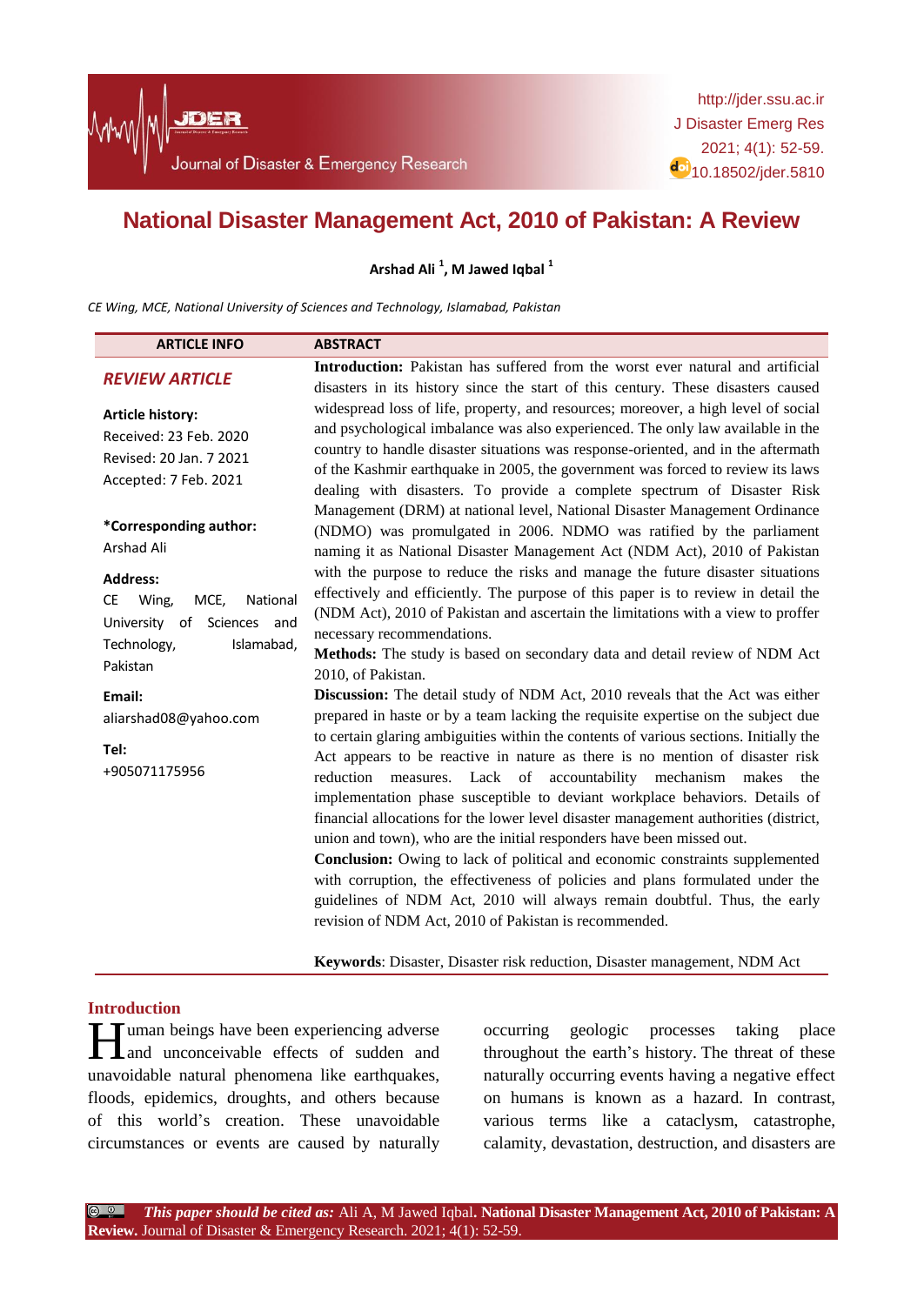being used to harm human beings' harmful or negative effects. The term *Disaster* has been derived from the Latin word Astrum*,* which means 'star.' Ancient people believed that the heavens mandated earthquakes, floods, and droughts. Even recently, humankind does not have much control over these naturally occurring circumstances (disasters). The phenomenon of disaster has been defined by several scholars and organizations with slight variances. E.g., **"***Disaster is a crisis that far exceeds the capabilities*." [\(1\)](#page-6-0). In contrast, the Asian Disaster Reduction Center [\(2\)](#page-7-0) has defined disaster as **"***A serious disruption of the functioning of society, causing widespread human, material or environmental losses which exceed the ability of affected society to cope on its resources*." In both, definitions of disasters are described by what they do to the people*.* Primarily, human beings were exposed to natural hazards/disasters only, but with scientific advancements, mankind is now faced with technological disasters.

The surge in the frequency and intensity of both human-made, natural and hybrid disasters and the increasing vulnerability of humankind to the adverse impacts has become a critical challenge for researchers, scholars, and the states to study, understand and focus on disaster risk reduction measures (DRR).

#### **A brief overview of disasters in Pakistan**

Since the start of this century, Pakistan has experienced the worst ever kind of disasters, for example, floods of 2003, 2005, 2010, the Kashmir earthquake in 2005, and Gayari avalanche in 2012, exposing the vulnerabilities of different segments of people and communities all over the country. At present, Pakistan is in the top ranking of most vulnerable states.

Pakistan is at high risk from various natural and human-made hazards. Floods, earthquakes, heavy rains, landslides and avalanches, droughts, urban fires, accidents, and terrorism adversely affect vulnerable communities. Pakistan was declared the most affected country in 2010 [\(3\)](#page-7-1). Since inception, Pakistan has been struck fourteen times by cyclone between 1971–2001 and seven major floods from 1950–2010 [\(4\)](#page-7-2). The devastation caused by the 2010 flood was unprecedented, with an approximate death toll of 2000 people. Heavy rains in 2011 and 2012 resulted in huge losses to property and life. However, the Kashmir earthquake in 2005 was the most devastating disaster in which more than 73,000 people were killed, over 79,000 were seriously injured and over 3 million people were rendered homeless.

# **Approaches to disaster risk management in Pakistan**

The calamity act 1958 was the first strategy adopted to deal with disaster situations and was a reactive approach. All disasters till 2006 were handled under the calamity act 1958 by the government of Pakistan. Various institutions under this act were delegated different and overlapping roles and responsibilities. However, in the aftermath of the 2005 Kashmir earthquake, a dire need was felt at the top level of government functionaries to lay down an appropriate policy and create institutional arrangements to minimize losses from imminent calamities. The requirement was met by promulgating the National Disaster Management Ordinance (NDMO) 2006, which was the initial serious effort towards cohesive disaster management [\(5\)](#page-7-3). With the mutual effort of various federal ministries, United Nations agencies, and some NGOs National Disaster Risk Management Framework (NDRMF) was framed in 2007, offering strategic guidance for disaster management in the country [\(5\)](#page-7-3). The NDRMF identified mainly institution capacity building, mass awareness, establishing training workshops, risk assessments, and others.

However, disaster management in Pakistan has been often highly disorganized due to the overlapping roles and responsibilities of the various government agencies, like power development, defense forces, emergency cells and different national and international NGOs [\(6\)](#page-7-4).

By the Act of parliament NDMO 2006 was enacted as law and renamed as National Disaster Management Act (NDM Act), 2010 (7). This study is intended to carry out a deliberate assessment of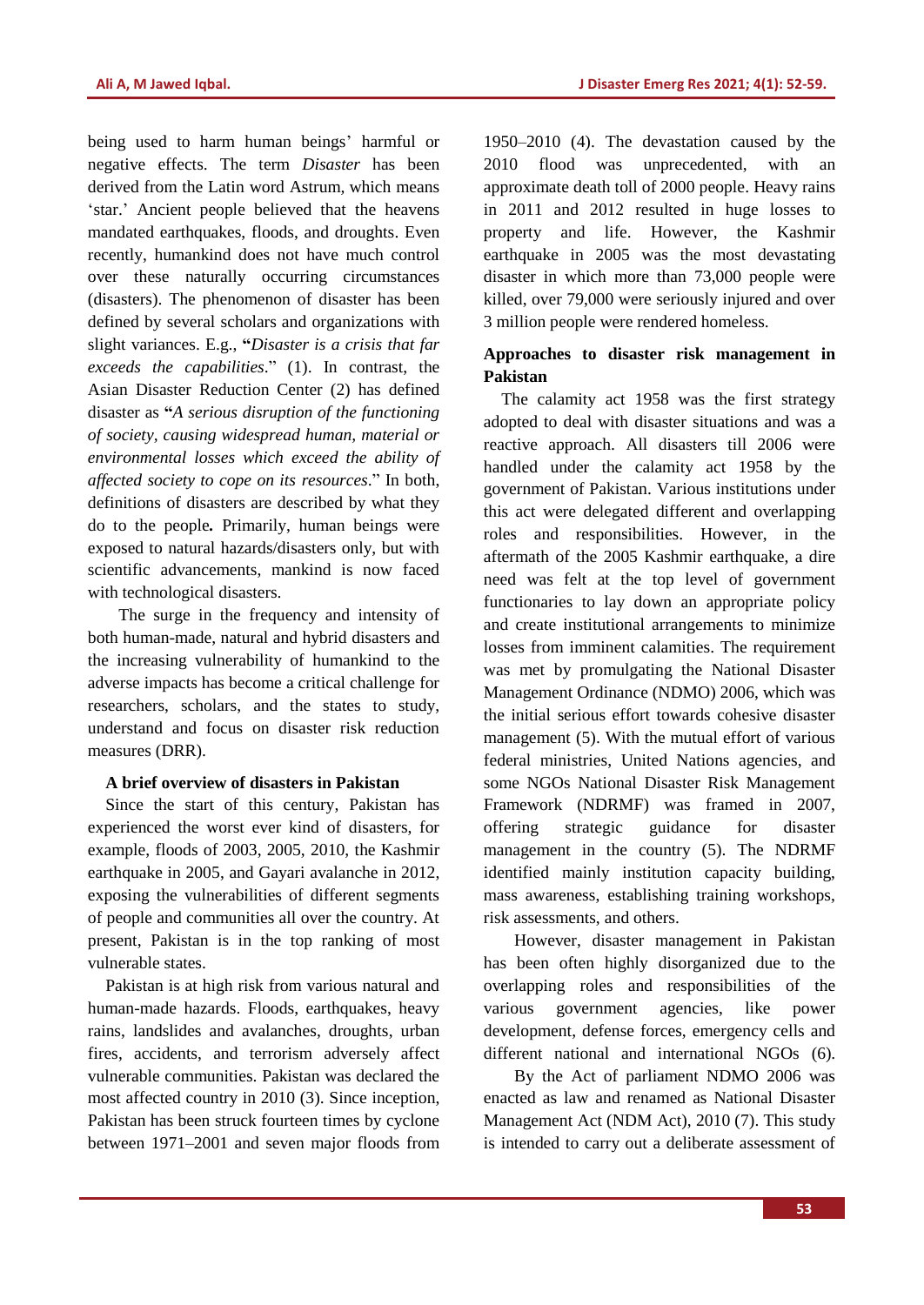the NDM Act"s effectiveness, 2010 of Pakistan, highlighting its limitations and suitability.

## **Materials and Methods**

The methodology includes a critical review of different National Disaster Management Act (NDM Act) sections, 2010 of Pakistan.

# **Overview of NDM Act, 2010 of Pakistan**

National Disaster Management Act (NDMA) is Act no XXIV and was promulgated by the parliament on December 11, 2010. It is enforced in ex post facto status from August 17, 2007. This Act does not supersede previous legislations. It is a 21-page document including the cover page, which gives the title, scope, and dates of initiation of the Act and consists of 11 chapters which are further subdivided into 48 sections. The Act can be broadly divided into six categories mentioned in Table 1. below.

#### **Table 1.** NDM Act, 2010 of Pakistan

|    | Title, scope, and date of enforcement of Act           | Section 1     |
|----|--------------------------------------------------------|---------------|
| 2. | <b>Definitions</b>                                     | Section 2     |
| 3. | Establishment of institutions and development of plans | Section 3-28  |
| 4. | Financial aspects                                      | Section 29-32 |
| 5. | Offenses and penalties                                 | Section 33-36 |
| 6. | Miscellaneous issues                                   | Section 37-48 |

# **Section 1**

The title "National Disaster Management Act, 2010" encompasses the whole of Pakistan, and the date of its enforcement, i.e., August 17, 2007, is given in this section.

#### **Section 2**

Defines thirteen different terms being used in the document, e.g., 'disaster,' 'disaster management' and "affected area" mentioned in the Act.

#### **Section 3-28**

These sections deal with the establishment of institutions and the development of plans providing a three-tier hierarchal structure.

## **Section 29-32**

To meet the financial requirements in threatening disaster situations National Disaster Management Fund (NDMF) is established (Section 29), which is funded through federal grants (Section 31), loans, and aid from national and international donors. Similarly, Provincial Disaster Management Funds (PNDF) are established for dealing with disaster issues in Provinces (Section30).

#### **Section 33-36**

Punishments for the following offenses are covered in these sections.

- For obstruction (Section 33)
- For false claim (Section 34)
- For false warning (Section 35)
- Failure of the officer in duty (Section 36)

#### **Section 37-48**

The sections of the Act cover miscellaneous items, dealing with compensation, the delegation of powers.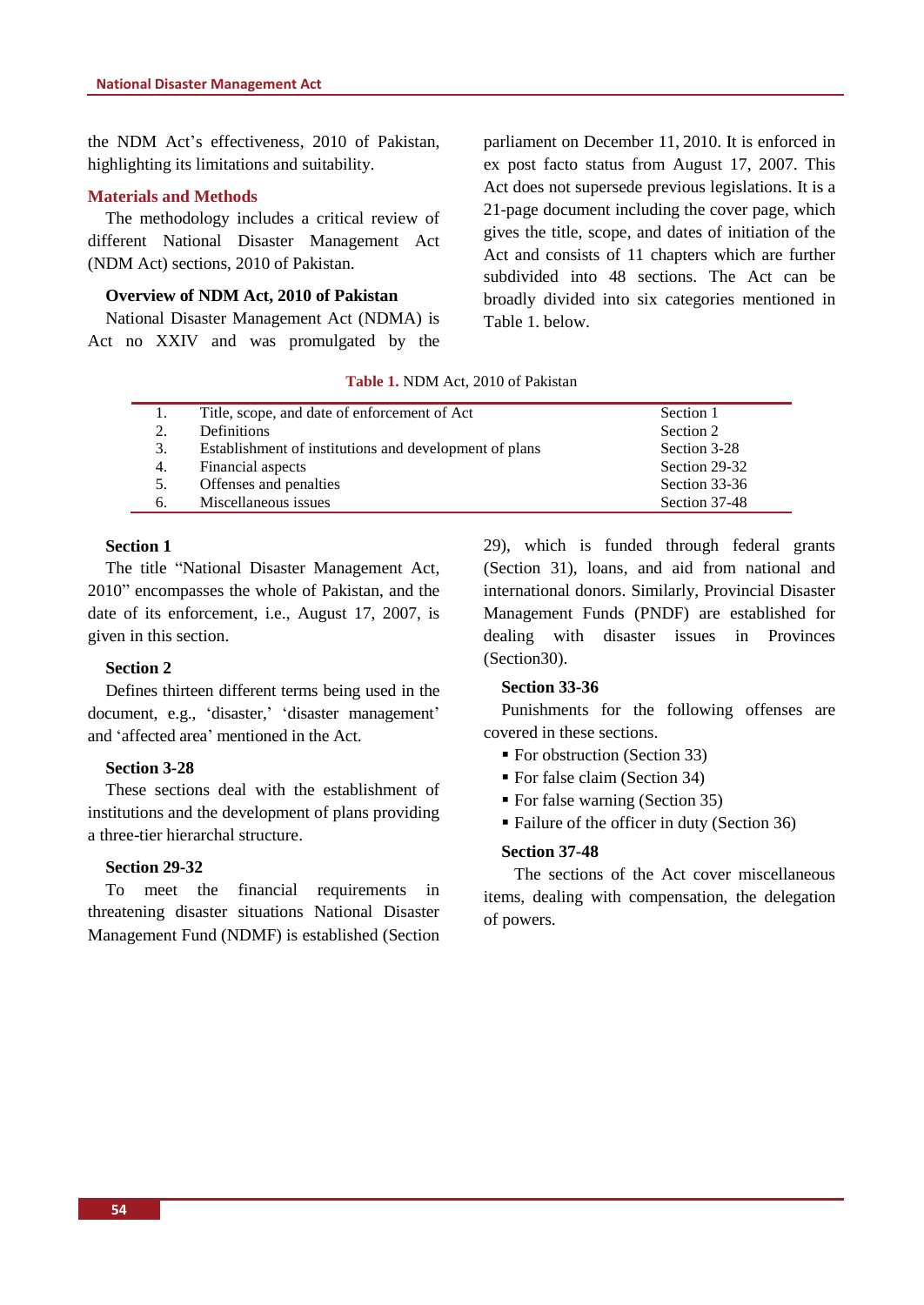| <b>Row</b>         |                                                                                | Role                                                                                                                                                                                                                                   | Composition                                                                                                                                                                                                                                                                                                                                                                                                                                                                              |
|--------------------|--------------------------------------------------------------------------------|----------------------------------------------------------------------------------------------------------------------------------------------------------------------------------------------------------------------------------------|------------------------------------------------------------------------------------------------------------------------------------------------------------------------------------------------------------------------------------------------------------------------------------------------------------------------------------------------------------------------------------------------------------------------------------------------------------------------------------------|
| <b>First tier</b>  | <b>National Disaster</b><br><b>Management Commission</b><br>(NDMC) (Section 3) | Act<br>disaster<br>as<br>management of policy-<br>making body<br>in<br>the<br>country (Section 6)                                                                                                                                      | Chairperson<br>Prime Minister<br><b>Members</b><br>Leader of opposition in Senate<br>٠<br>and National assembly<br>Important<br>federal<br>cabinet<br>٠<br>ministers, i.e., finance, defense, health,<br>interior, communications, and foreign<br>affairs<br>Governor KPK for FATA<br>٠<br>All provincial chief ministers<br>٠<br>Prime Minister of Azad Kashmir<br>٠<br>Chief executive of GB<br>٠<br>Chairman Joint chief of staff<br>٠<br>committee<br>A member of civil society<br>٠ |
| <b>Second tier</b> | National<br>Disaster<br>Management<br>Authority<br>(NDMA) (Section 8)          | To<br>prepare<br>a<br>National<br>disaster<br>management plan for the<br>country (Section 10)<br>To ensure<br>٠<br>implementation<br>coordination &<br>monitoring of<br>the<br>policies and plans at the<br>national level (Section 9) | Director general<br>To be appointed by the federal<br>government                                                                                                                                                                                                                                                                                                                                                                                                                         |
|                    | <b>Provincial Disaster</b><br>Management<br>Commissions (PDMC)<br>(Section 13) | Lay down provincial<br>disaster management plan<br>under the guidelines of<br>the national commission                                                                                                                                  | <b>Chairperson</b><br>Chief Minister<br><b>Members</b><br>Leader of opposition and one<br>٠<br>member to be selected by him<br>One member to be designated by<br>chief minister                                                                                                                                                                                                                                                                                                          |
|                    | National Institute of<br>Disaster Management<br>(NIDM)                         | Training,<br>research,<br>and development (Section<br>26)                                                                                                                                                                              |                                                                                                                                                                                                                                                                                                                                                                                                                                                                                          |
|                    | <b>National Disaster</b><br>Response Force(NDRF)                               | Special response in<br>threatening<br>situations<br>(Section 27)                                                                                                                                                                       | Under the control of the National<br>Authority                                                                                                                                                                                                                                                                                                                                                                                                                                           |
| Third tier         | <b>Provincial Disaster</b><br><b>Management Authorities</b><br>(PDMA)          | Lay down provincial<br>plans. (Section 17)                                                                                                                                                                                             | <b>Director-General</b><br>Provincial<br><b>or</b><br>relief commissioner<br>To be appointed by the provincial<br>government                                                                                                                                                                                                                                                                                                                                                             |
|                    | (Section 15)                                                                   | Lay down district<br>plans (Section 21)                                                                                                                                                                                                | Chairperson<br>Head of the local council,<br>DCO, DPO, EDO health                                                                                                                                                                                                                                                                                                                                                                                                                        |

**Table 2.** Detail review of the NDM Act 2010 of Pakistan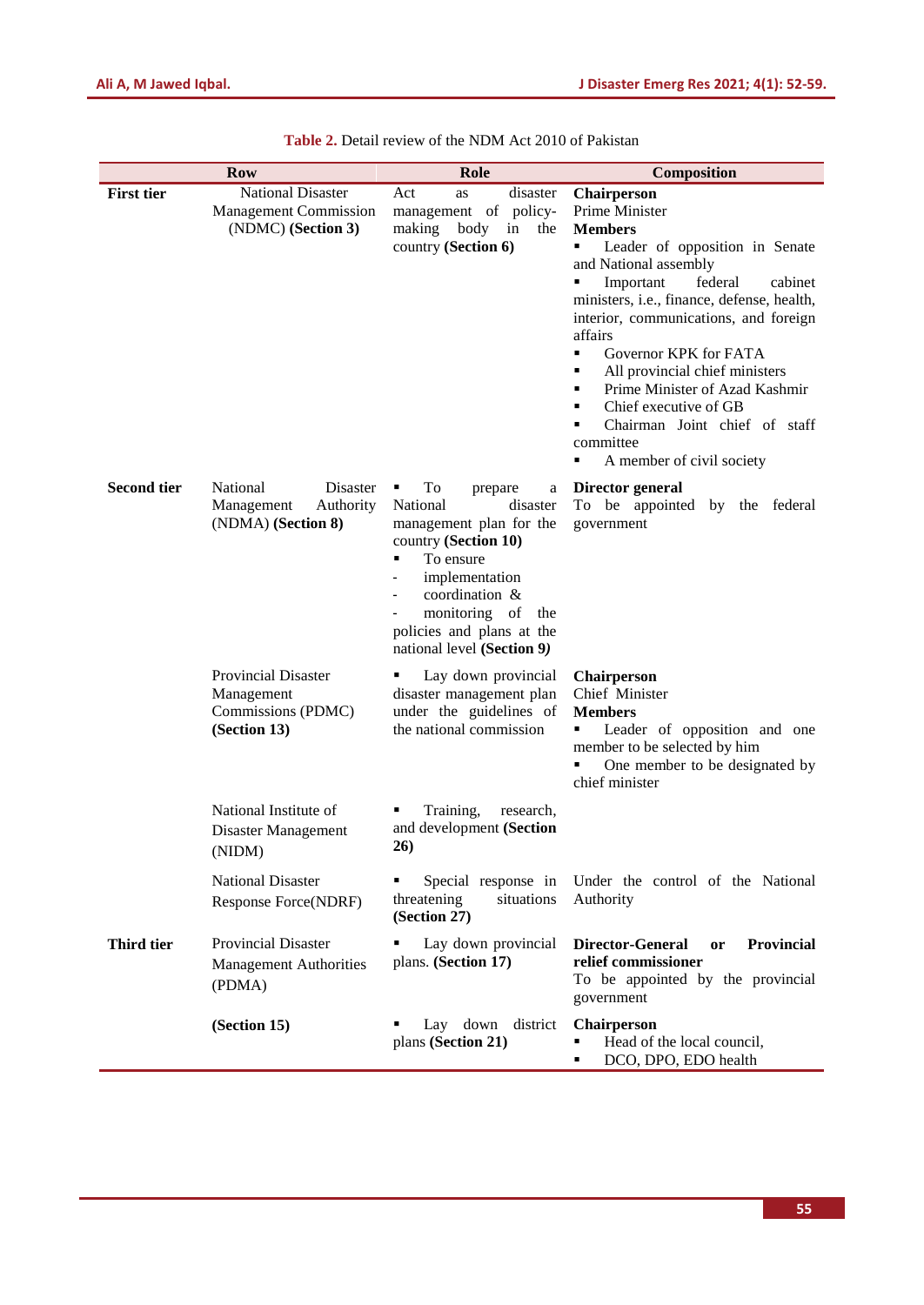## **Limitation of NDM Act, 2010 of Pakistan**

As discussed above, till 2006, all disaster situations in Pakistan were dealt with a reactive approach, i.e., calamity act 1958 till the promulgation of the national disaster management Act 2010 in the aftermath of the Kashmir earthquake 2005 in Pakistan. In contrast, Hyogo Framework for Action was adopted in Jan 2005. Next to above, it appears that this Act was ratified to overcome the deficiencies in the previous legislation related to disasters and provide an integrated system of disaster management at the national level. Yet, the aim stated on the Act's cover page is "*to provide an effective disaster management system in the country*."

After carrying out the document's detailed study, several shortfalls have been observed in the Act. First of all, the Act"s objectives are not specified, which means that actions required to achieve the aim are not defined. Furthermore, while going through the definitions (Section 2) in the definition of disaster (Section 2b), the use of terms human-made and accidental side by side is mere repetition. An occurrence in any spectrum is attributable to either natural or human-made causes; hence the use of the word "accidental" can only be termed as the reiteration of an already stated reason. Likewise, to declare a happening as a disaster, it is important to quantify how exceeding limits would classify the occurrence as a disaster. Therefore, using the word "substantial" needs to be substituted with appropriate expressions that could provoke the initiation of actions by concerned agencies to undertake a certain course of action.

The Act appears to be reactive in nature while going through the definition of disaster management (Section 2c), which states that "*Managing the complete disaster spectrum, including preparedness; response; recovery and rehabilitation; and reconstruction*" suggesting that the Act responds both in proactive and reactive mode to the disasters.

The definition of disaster management (Section 2c) is also void of prevention and mitigation measures (Disaster Risk Reduction measures) which are essential elements of the disaster management cycle. As per United Nations International Strategy for Disaster Reduction, mitigation measures are defined as "*The lessening or limitation of the adverse impacts of hazards and related disasters,"* but in Section 6e, the stated power of NDMC is "arrange for, and oversee, the provision of funds for mitigation measures, preparedness, and response" which is an indirect reference of disaster Risk Reduction measures. However, in Act, the term mitigation mentions the actions taken to avoid a secondary disaster.

UNISDR defines prevention as "*the outright avoidance of adverse impacts of hazards and related disasters*". Whereas in the National Plan (Section10 a, b, c), slight mention of the term is given as "integration of mitigation measures in the development plans"; "preparedness and capacity building to effectively respond to any threatening disaster situation or disaster," mentioning the proactive and corrective approaches in the national plan.[\(7\)](#page-7-5)

The provincial authorities are empowered (Section 16 c). Moreover, concrete disaster risk reduction measures are mentioned in local authority functions (Section 25 1c). Next to the above two clauses of the Act provides a complete spectrum of disaster risk management dealing with proactive and reactive approaches.

While reviewing disaster risk management and focusing on term management in isolation, it can be defined as "*coordinated efforts of people to accomplish set goals and [objectives](http://en.wikipedia.org/wiki/Objective_(goal)) using available resources efficiently and effectively.*" Hence, effectiveness is achieved by the formulation of laws, policies, and implementation. Whereas efficiency is related to the use of resources in terms of finances, material, efforts, and time during the implementation phase.

The fact was identified in the global review [\(8\)](#page-7-6) deliberately; thus, it can be argued that dedicated availability and efficient usage of resources play effects the plan. Although the disaster management funds at both the national level (Section 29) and provincial levels (Section 30) have been recommended, there is no fund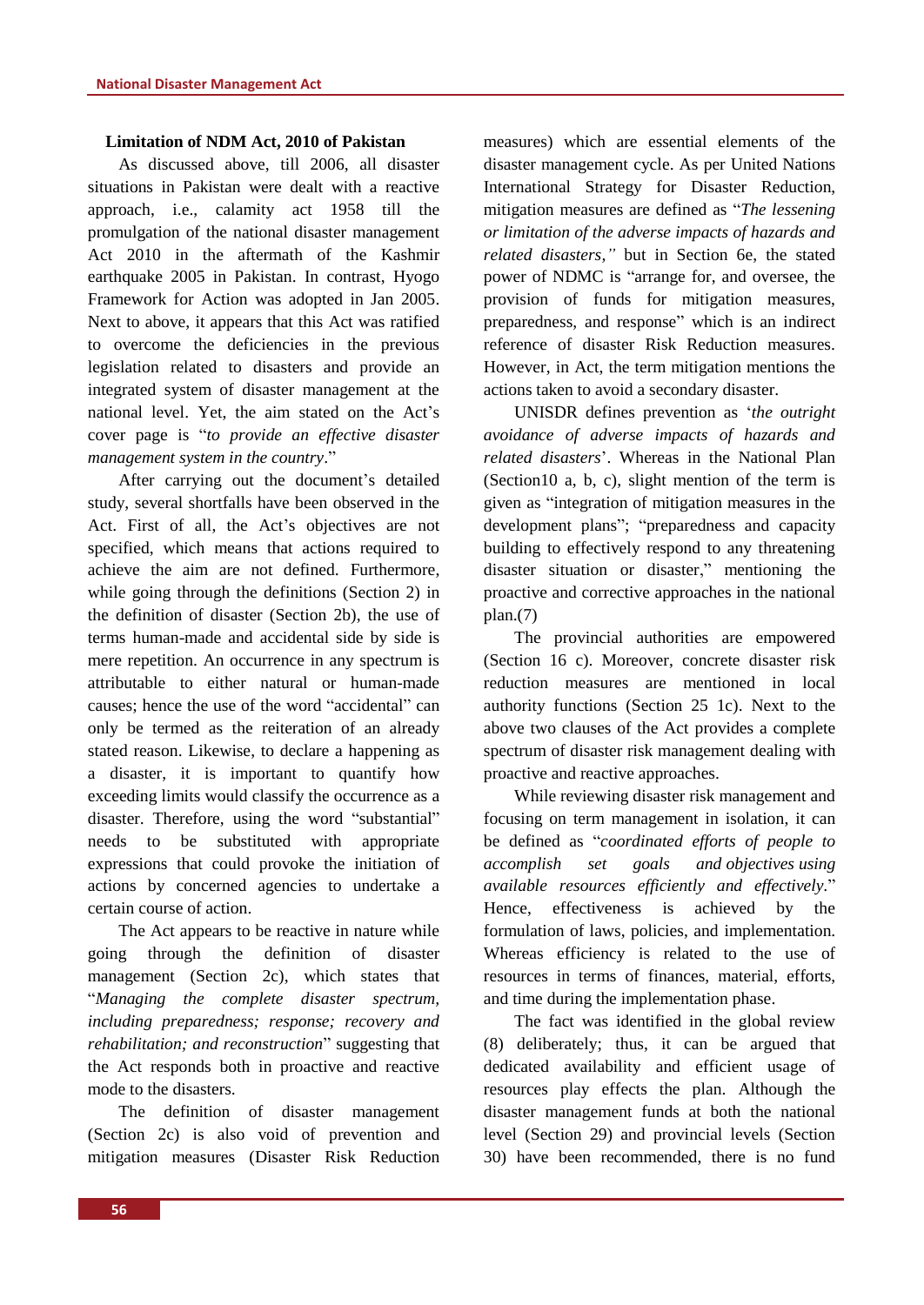dedicated at the district level. Moreover, there is no allocation of the dedicated amount in the annual budget disaster management activities.

Accountability plays a significant role in achieving effectiveness and efficiency, whereas Section 43 bars the judiciary to question the Act's actions. Officials have been indemnified from accountability for their actions taken in good faith (Section 44), resulting in interpersonal or organizational workplace deviances [\(9\)](#page-7-7)**.**

The inefficient and disorganized management of the 2010 floods exposed the disaster managers" serious negative deviant behavior at the helm of affairs. Such behaviors and organizational failures were also witnessed during the disaster management of the 2005 earthquake when there was no legislation regarding disaster risk management.

Comparing the management of various disasters by the disaster managers before the 2005 earthquake and after the 2007 Cyclone Yemyin, the 2010 Hunza Lake disaster, the 2010 floods, the Karachi garment factory fire 2012, the Lahore LDA building fire 2013, and most recently, the Awaran earthquake 2013, and the promulgation of NDM Act of Pakistan 2010, it can be argued that actually nothing has improved in terms of efficiency and effectiveness of disaster risk management measures. Moreover, following flaws were observed by the judicial commission set up by the Supreme Court of Pakistan in the aftermath of the 2010 floods [\(10\)](#page-7-8).

 NDMA had not fulfilled its obligations for the pre-disaster phase.

 NDMA did not follow the PDMAs and DDMAs to accomplish their assigned tasks and roles.

 NDMA did not report its failure of accomplishing its assigned tasks and roles to the National Commission or the Parliament.

 The absence of early modern warning and forecasting systems was identified as a grey area in the disaster risk reduction policies and practices marked.

 Lack of a well-defined strategic plan at the national level, which had to establish a framework for the Provincial level plans, exposed the ad hoc approach prevailing in the disaster management authorities [\(5\)](#page-7-3)**.**

# **Discussion**

Public and private organizations miserably fail to ensure coordinated effort while responding to disasters in the country. Furthermore, overlapping roles and responsibilities of various government institutions have induced a downward pull on the overall, increasing the affected people"s sufferings To evade responsibility, all the governments have done in the past have referred to disasters as "Act of God" and "punishment for wrongful deeds of people" [\(11\)](#page-7-9). The belief is evident that Pakistan"s government is often focused on post-disaster activities, i.e., search, rescue, food distribution, provision of shelters, and monetary compensation. In Pakistan, most of the educated class, government functionaries, and policy makers were not versed with the term disaster management, especially terms and practices related to the predisaster phase, i.e., prevention, mitigation, and preparedness.

The effectiveness of the first legislation, i.e., the national disaster management ordinance in 2006, was tested in 2010 floods, which exposed government organizations" inefficient and disorderly response [\(12\)](#page-7-10). These governments were not only marred with minor interpersonal and organizational deviant workplace behaviors, e.g., showing favoritism, resource waste, and sluggish working but also infested with serious deviant workplace behaviors, e.g., stealing, corruption, accepting kickbacks, and criminal negligence.

Although the laws about disaster risk reduction in Pakistan are developed by integrating best practices of international standards, plans, and deliberate consultation with different stakeholders, i.e., international agencies related to DRR, UN agencies, NGOs, and various public and private organizations. However, the inability and reluctance are visible by the government machinery dealing with disaster risk management. Promulgation of laws, development of strategies,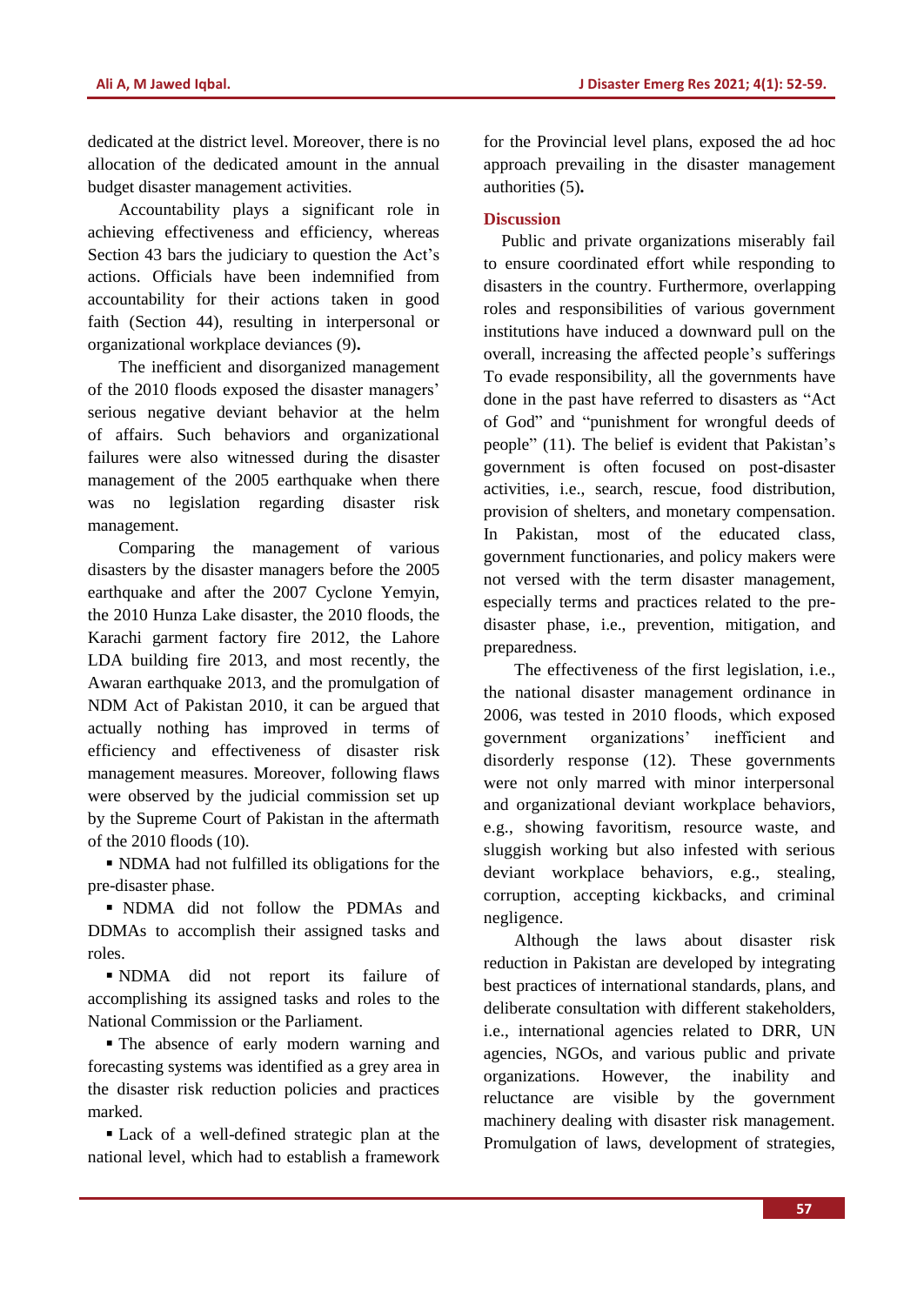policies, and plans are among the first steps, yet to maintain the balance, effective and efficient implementation of these laws, policies, and plans is mandatory.

Various techniques can be adopted for effective and integrated DRR, and DRM approaches in Pakistan, as follows:

 Creating awareness community, government functionaries, and policymakers

 Capacity building of communities and institutions

 Amendments in the present laws, policies, and plans

Supplementing the role of civil society

## **Recommendations**

Laws are prepared for a specific environment and a given time frame to regulate people"s actions, but both the elements' environment and time are not constant. Thus, laws must be reviewed and amended from time to time to maintain their effectiveness. Following recommendations can provide a stage for the future course of action.

 Formulation and addition of well-defined objectives to "Section 1" should be done.

 $\blacksquare$  In 'Section 2'

- The term "disaster" should be redefined to remove duplication of similar terms, i.e., "manmade" and "accidental".

- The stated definition of "disaster management" should focus on the reactive approach, and it must be revised to add the element of prevention and mitigation from the DRR point of view.

- The definitions of hazards, prevention, and mitigation should be added.

 Chapters focusing on disaster prevention and prevention plans must be added.

 Tehsil and town level are the lowest tiers of administrative authorities having direct interaction with communities. Deliberate plans, roles, and responsibilities should be formulated for these tiers.

All the action under this Act must be made accountable in some court of law to attain efficiency and effectiveness in real sense.

 Clauses regarding early warning and forecasting should be reviewed for modern systems.

 Special recourse allocation of all tiers should be done in annual budgets.

 $\blacksquare$  To achieve integrated and coordinated efforts, overlapping responsibilities about various institutions be addressed, and effective communication plans be formulated.

 Special emphasis should be given to increase community awareness, especially the policy makers and those who play a vital role in the implementation phase of DRR and DRM.

#### **Conclusion**

As Pakistan is a high-risk state concerning disasters, promulgated laws and articulated strategies, policies, and plans must be performed to adopt the best DRR practices from international standards and policies. However, due to economic constraints, corruption, and lack of political will, these policies and plans" effectiveness becomes ambiguous. Finally, it can be induced that despite preemptive DRR policies, the implementation phase is focused on a reactive approach in Pakistan, resultantly creating a critical imbalance and increasing the suffering of the disaster-affected people.

#### **Acknowledgments**

Not applicable.

#### **Funding source**

No funding source was allocated to this study.

#### **Conflict of interest**

The author declares no conflict of interest.

## **Authors' contribution**

All authors contributed to this project and article equally. All authors read and approved the final manuscript.

## **References**

<span id="page-6-0"></span>1.Quarentelly. Definition of Disaster 1985 [cited from viewed December 10 2013]. Available from: http://www.cyen.org/innovaeditor/ assets/ Disaster\_Management\_Notes\_and\_Questions.pd f.